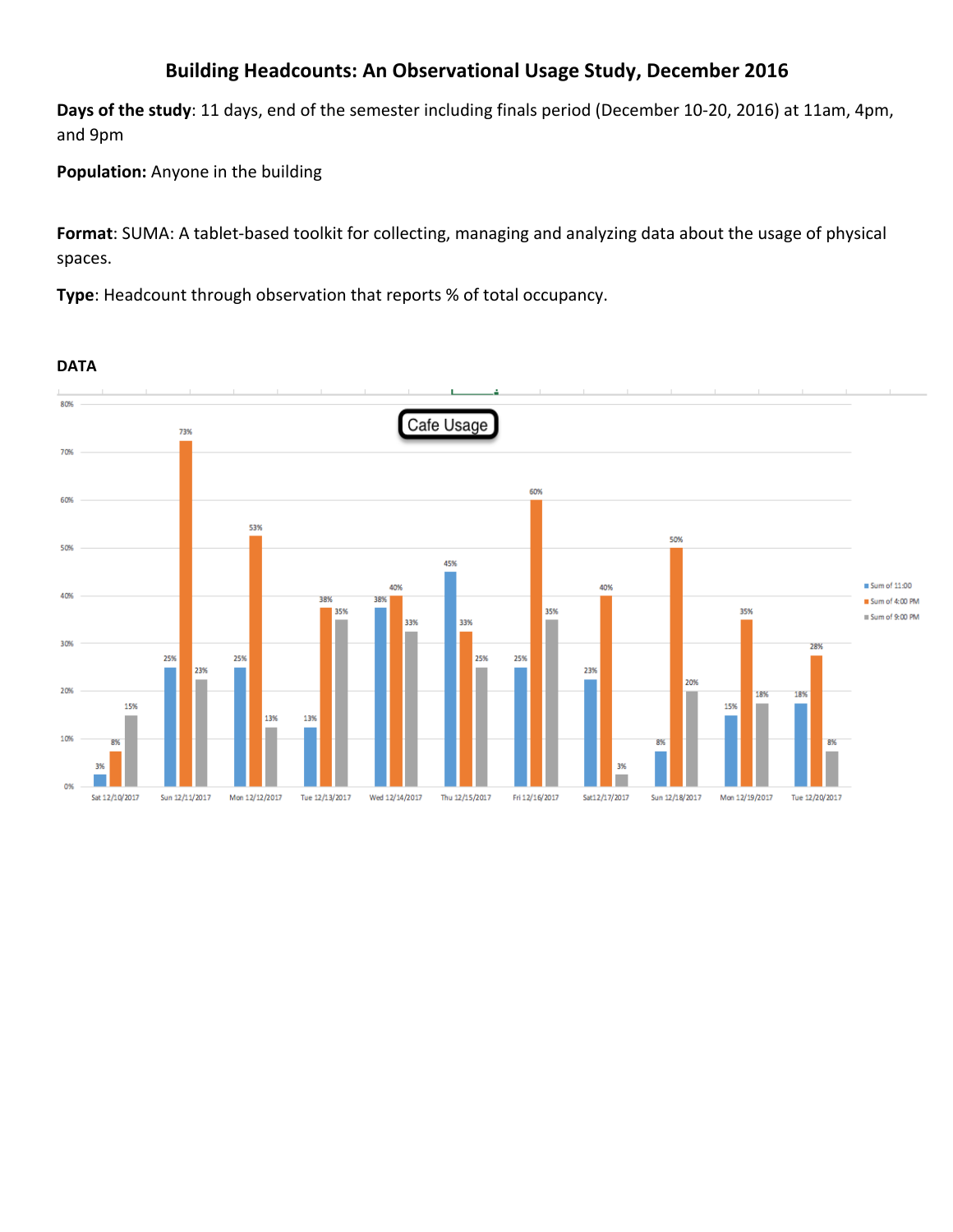

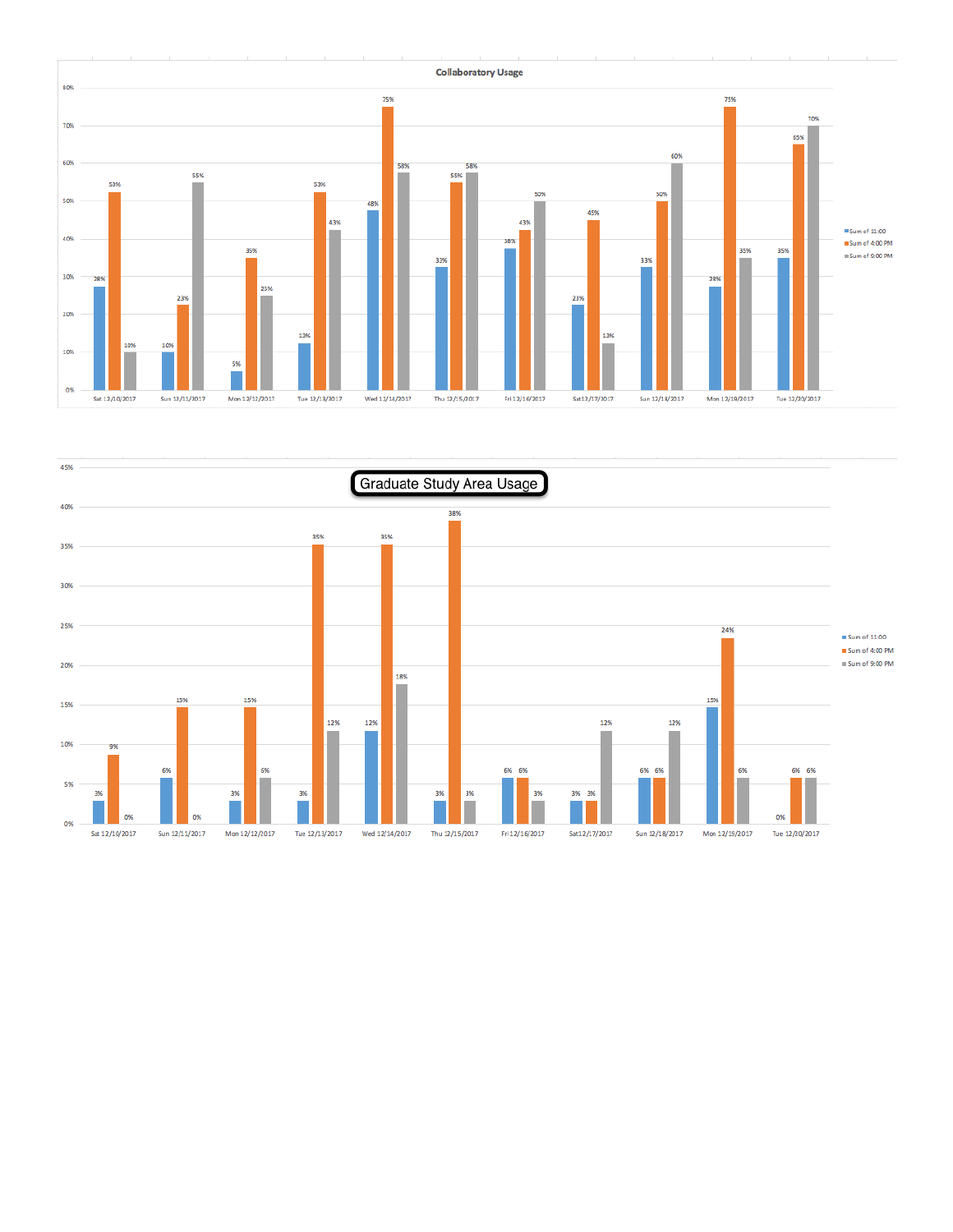

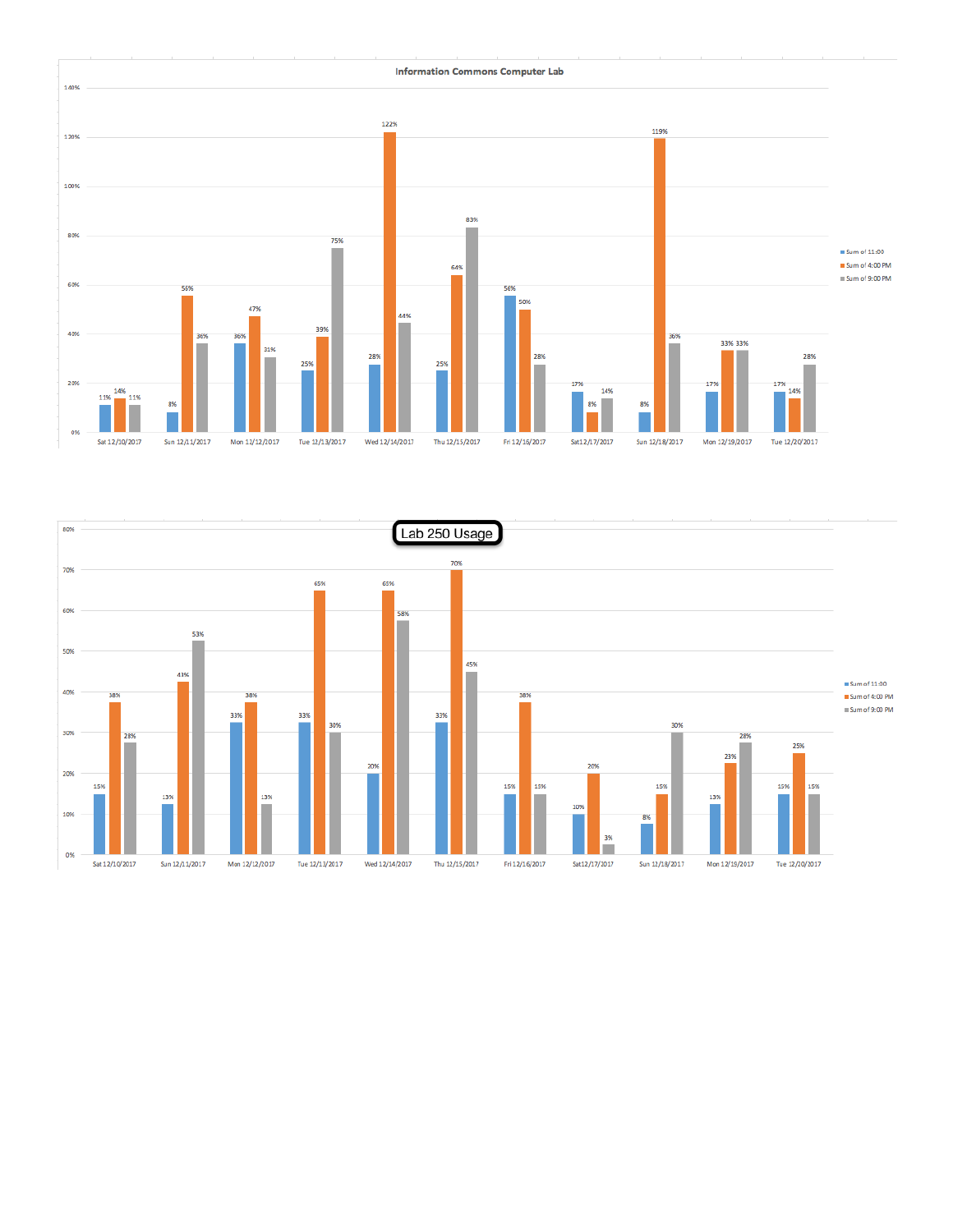



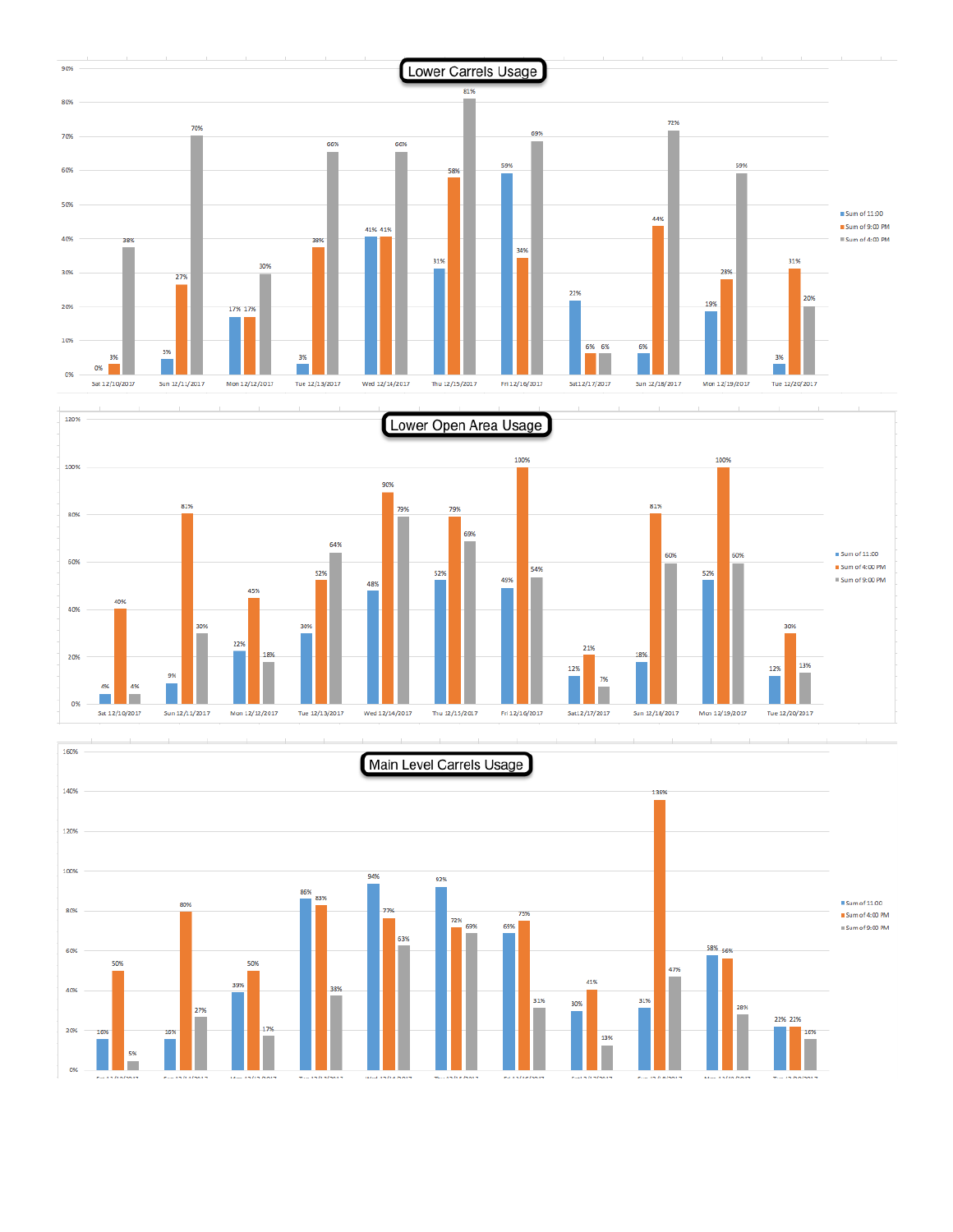

### **DISCUSSION OF THE DATA:**

We can observe from the data that the middle portion of the time period (December 13-December 16) saw the highest occupancies, and the occupancy at 4:00 PM was 60% higher than it was at 11:00 AM and 9:00 PM. This included two reading days. The highest occupancy during the entire study was the second reading day (December 14). We found it surprising that the occupancy at 11:00 AM was the same as it was at 9:00 PM—our assumption was that there would be more usage at night. Both Saturdays included in the study saw the lowest occupancy rates, down 60% from the highest day's total.

Though there was a general downward trend in occupancy during the latter portion of the study, we saw a rise in usage of the collaboratories during this time period. This high occupancy rate continued until the night of the last day of finals.

Though all of our students come with their own computers, we saw very high rates (over 100%) of usage in our Information Commons Computer Lab at certain times. This was especially surprising.

The usage pattern for the lower level carrels run counter to other locations in the building. We see a significant spike in the 9:00 PM hour. Likewise, the usage of the main level carrels also runs counter to other observed usage patterns as we see very high occupancy rates during the 11:00 AM hour. Consider exploring the "Why Did I Choose This Seat" data for this area.

We see very high occupancy levels in the lower-level open area, especially during the 4:00 PM hour. We wonder why.

Study carrel use and open space use both seem to be important to students.

#### **RECOMMENDATIONS**

#### **Easy responses:**

Staffing needs are greatest in the afternoons, and less on Saturdays. Consider holding "support events" in the afternoons and/or on reading days to reach the greatest number of students.

Discuss with the Outreach Librarian best ways to meet the needs of students in the collaboratories during the last half of finals. Free coffee?